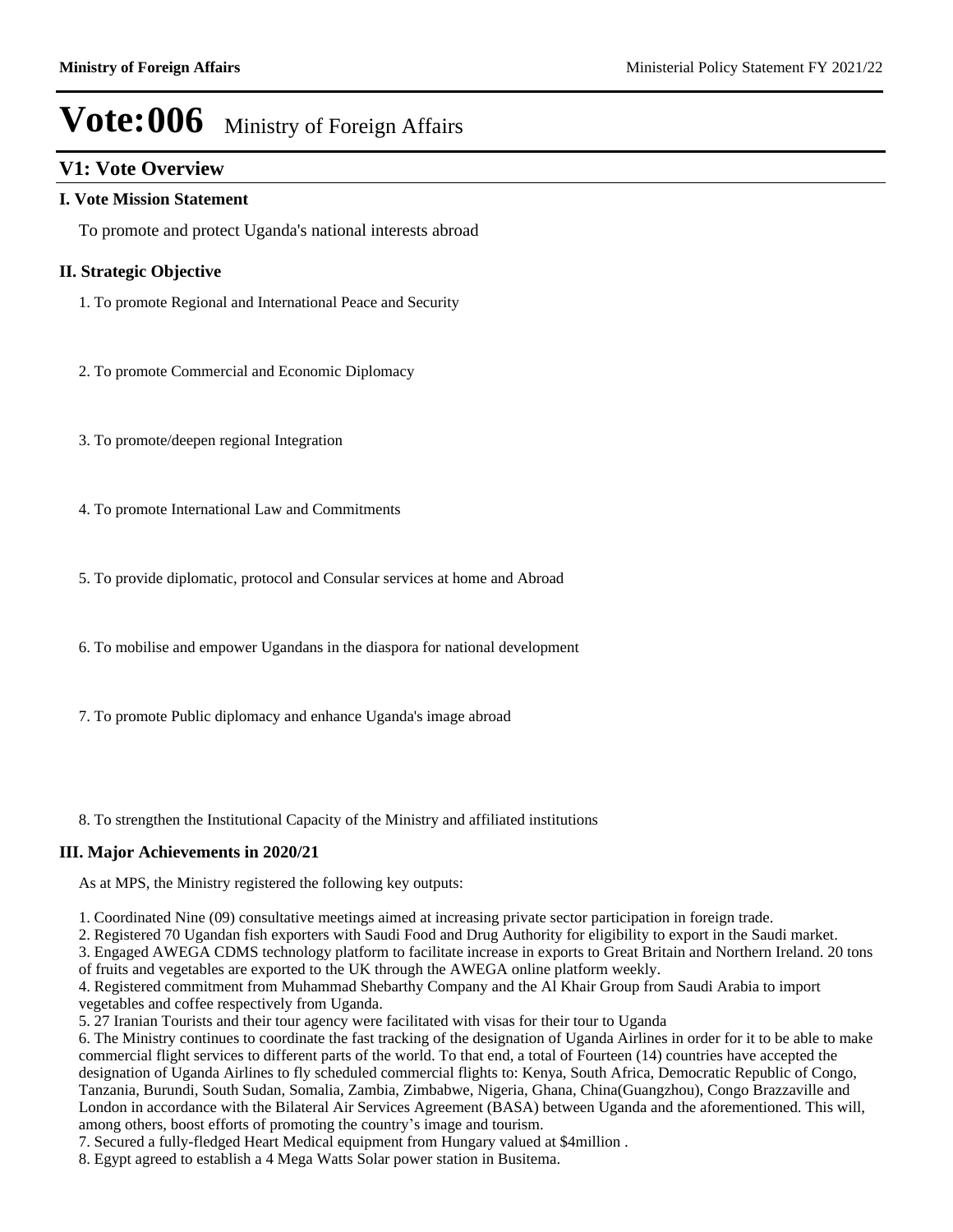9. 154 training offers were sourced from the various countries abroad.

10. Facilitated the completion of Busoga International Polytechnic, the laying of grounds for the construction of a polytechnic in Karamoja, and construction of a convention and exhibition Centre in Kampala. These projects were donated by the Emir of Sharljah, UAE.

11. Secured 50,000 USD from the Islamic Development Bank as a grant towards the fight against COVID-19 in Uganda 12. Uganda Embassy in Washington engaged with the IMF/World Bank and obtained approval for project financing grants and concessional loans for the various projecting including the Uganda COVID-19 Response and Emergency Preparedness Project (US\$15.2 million); Uganda COVID-19 Emergency Education Response Project, (US\$14.7 million); Uganda Roads and Bridges in the Refugee hosting districts of Koboko-Yumbe-Moyo Road Corridor Project, (US\$130.8 million).

13. Working through our Embassies / High Commissioners abroad, Potential investors have been engaged to consider

establishing investments in Uganda. In the period under review, some of the investments attracted include;-

i. Build Works Engineering from UK is to invest in the real estate/ Housing sector.

ii. The Horyal Sugar Factory, an investment by a Somalia national, Amina Hersi was opened.

iii. Hainan Qinfu Company (China) in Haikou are interested in investing in aqua-culture Industrial park.

iv. 2 MOUs were signed between the Uganda Global Business Association (UGBA) and Rajpal farms(India) to set up a horse breeding in Uganda

14. Lobbied, through Uganda Mission in Newyork, the support of United Nations Security Council members for the adoption of 4 resolutions that are of interest to Uganda as follows:

i. UN continued support to the political stabilization of the Central African Republic (CAR);

ii. Continued support to AMISOM mandate and the political process in Somalia;

iii. Renewal of MONUSCO mandate in the DRC until December 2021 in support of DRC government's stabilization processes in the country;

iv. Renewal of UNISFA mandate in the Abyei region to pacify the relations between Sudan and South Sudan, and termination of UNAMID mandate at the request of Sudan government;

15. Coordinated Uganda's participation and decisions at Regional engagements as follows.

i. The 38th Extraordinary Assembly of IGAD Heads of State and Government was held on 20th December 2020 in Djibouti, which in its Final Communique noted the commendable progress in South Sudan and urged the Parties to faithfully and fully implement the provisions of the Revitalized Agreement on the Resolution of the Conflict in the Republic of South Sudan (R-ARCSS). Peace in Sudan will guarantee market for Ugandan commodities.

ii. The online summit convened by President of the DRC, HE Felix-Antoine Tshekedi Tshilombo on 7th October 2020 the outcome of which was a Final Communique where the Heads of State agreed to; set up a cross-border plan to strengthen surveillance and control measures in response to Covid-19 and other pathologies; combine efforts to eradicate the negative forces and armed groups operating in the Great Lakes Sub-Region and also consolidate cooperation and exploration of economic opportunities including facilitation of cross-border trade and infrastructure.

iii. The meetings of the High Level Legal and Policy Experts , as well as the Ministers responsible for Livestock and Pastoral Development in IGAD Region to Review and Validate the Roadmap for the Implementation of the IGAD Protocol on Free Movement of Persons in the IGAD Region; 16 - 17 November 2020. The meetings endorsed the roadmap.

iv. The ICGLR Heads of State and Government Summit held virtually on 20 October 2020. The Summit reviewed the security and COVID-19 situation in the region.

v. The 7th session of Joint Technical Committee (JTC) of the Republic of Uganda and the Republic of South Sudan on demarcation of the Uganda - South Sudan border, November 2020.

16. The Ministry Participated in virtual Diaspora meetings such as: the 4th Uganda Netherlands Business Convention (UNBC), and 32nd Uganda North America Convention (UNAA) and Trade and Investment Forum, Uganda-U.A.E Virtual Convention, and Uganda Diaspora Japan 1st Virtual Convention. During these meetings, information on immigration issues and Uganda's investment opportunities was shared.

17. Worked closely with the next of kin and Mission abroad to provide consular assistance to 7,567 including reparation of many Ugandans who got stranded abroad following the outbreak of COVID -19.

18. Facilitated the return of 290 remains of deceased Ugandan who had died abroad

19. Facilitated 2,453 Ugandans living abroad with recommendations for passport application/renewal

20. 1,469 Ugandans abroad, who had lost their passports, were facilitated with Temporary Travel Certificates

21. The Uganda Embassy in Riyadh provided support to 6 pilgrims during the Hajji period

22. Prepared 04 periodic reports to International & regional human rights mechanism. These included; - the International Convention Against Torture to the United Nations Human Rights Committee; International Convention on Civil and Political Rights (ICCPR) to the United Nations Human Rights Committee; UNAIDS Global Report on the impact OF COVID-19 lockdown on Human Rights and AIDS; and African Union Commission - Women, Gender and Development Directorate.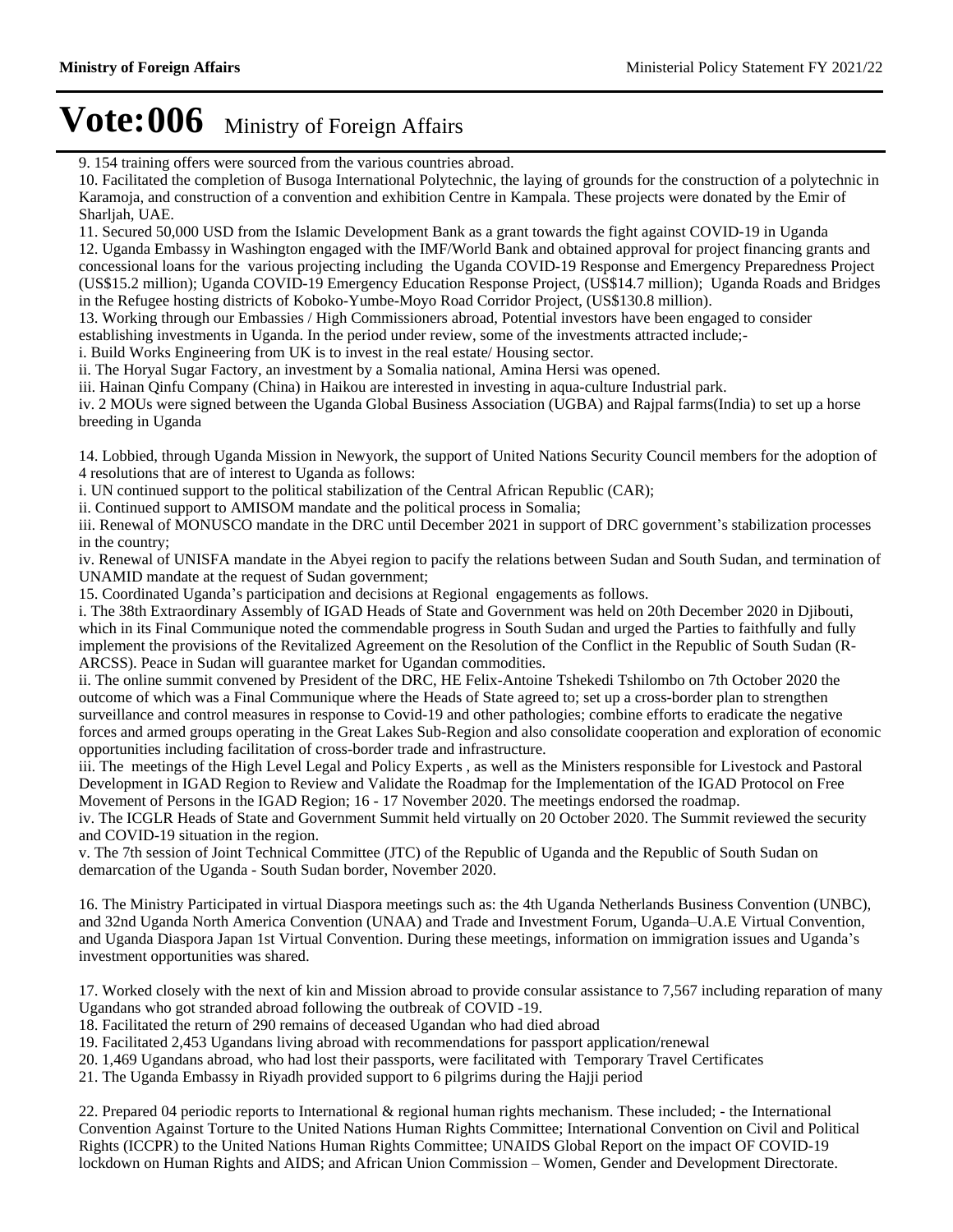23. Supported Ugandan three (3) candidatures: Judge Dr. Julia Sebutinde re-election to the International Court of Justice, Dr. Ahmed K. Sengendo as Assistant Secretary General of the Organization of Islamic Cooperation (OIC); and Mr. Bemanya Twebaze for Director General of African Regional Intellectual Property Organisation (ARIPO).

24. Uganda was also elected to the position of Vice Chair, WIPO Coordination Committee for the Biennium 2020/2021 during the WIPO General Assembly in September, 2020.

25. Two senior Ugandan officials were also appointed to the Secretariat of the African Continental Free Trade Area (AfCFTA) in Ghana.

26. In September 2020, the AU and UN made a proposal to Uganda to operationalize the strengthening of African capacities to manage and resolve conflicts by prepositioning vehicles and equipment at the UN Regional Service Centre in Entebbe (RSCE), to reinforce the regional African Standby Force arrangements. This further cements the presence and offers opportunities for expansion of the RSCE in Uganda.

27. The UN General Assembly, on 30th December 2020, approved US\$1.41 million for the share of Special Political Missions in the budget of the Regional Service Centre in Entebbe, Uganda. This decision further cements the presence and work of the RSCE in Uganda.

28. Prepared and submitted responses to 03 Foreign/International bodies (Senate of the United States, Committee of Foreign Affairs – USA, and African Commission on Human and People's Right) on the alleged abuses of Human and People's Right in Uganda.

29. Mediated 06 Complaints between Ugandans and diplomats

30. Prepared the Ministry Strategic Plan  $2020/21 - 2024/25$ .

31. Developed the Uganda Diaspora engagement Policy.

32. Facilitated;- 33 senior management staff for training in Performance management and Strategic planning; 7 members of Contract Committee and 20 senior managers in Procurement and Contract Management; and Induction for 4 newly appointed Ambassadors

33. Received support from TMEA on the development on the development of the Protocol Integrated Information management System (PIIMS) as follows;- 8workstations , 2 servers,1 cooling system ,1 network attached storage ,1 holding Rack , 1 10kv UPS ,1 network switch and router, and installation and configuration of 1 firewall. A Prototype Protocol Information Integrated

System was launched to. The system will streamline timely delivery.

34. provided adequate quantities of medical supplies in terms of Masks, gloves, and disinfectants to mitigate the contraction and spread of COVID -19 pandemic.

35. Supported 15 staff members in areas of medical, funeral expenses and healthy living.

36. Sensitized staff, through the regular departmental meetings, on gender and equity responsiveness in the day to day activities of the Ministry.

37. Maintained a ramp and lifts for easy access and movement by People with Disabilities and other vulnerable groups.

### **IV. Medium Term Plans**

The Ministry plans to undertake the following in the Medium Term:

i. Promote Regional and International Peace and Security especially by mediating in conflict situations developing in the region, observing peaceful elections in neighboring countries, managing the strategic shared natural and infrastructure resources, deepening integration; Commission the Nile Basin Commission and conclude the Nile Basin Agreement; and Demarcation of Uganda's Border for regional stability.

ii. Promote Commercial / Economic diplomacy (Promote Exports, Promote inward Foreign Direct Investment (FDI), Promote Tourism, Develop and Transfer Technology) for increased foreign exchange earnings and job creation.

iii. Fast track and Deepen Regional Integration which will create more opportunities for Ugandans to do trade and commerce.

iv. Strengthen the institutional capacity of the Ministry and Affiliated Institutions among others ensuring; new Missions are opened in strategic locations such as South Korea, Brazil, Consulate in Dubai and Goma - DRC; Staff recruited to fill the approved Ministry Structure and capacity of staff in post built; Foreign Policy enacted; Legislation on Acquisition, Development and Management of Ministry properties agreed; and Properties in Missions abroad developed in a phased manner.

v. Continue to provide Protocol, Consular and Diplomatic services at home and abroad including addressing the needs of distressed Ugandans abroad.

vi. Mobilization and empowerment of the Ugandans in the Diaspora for National Development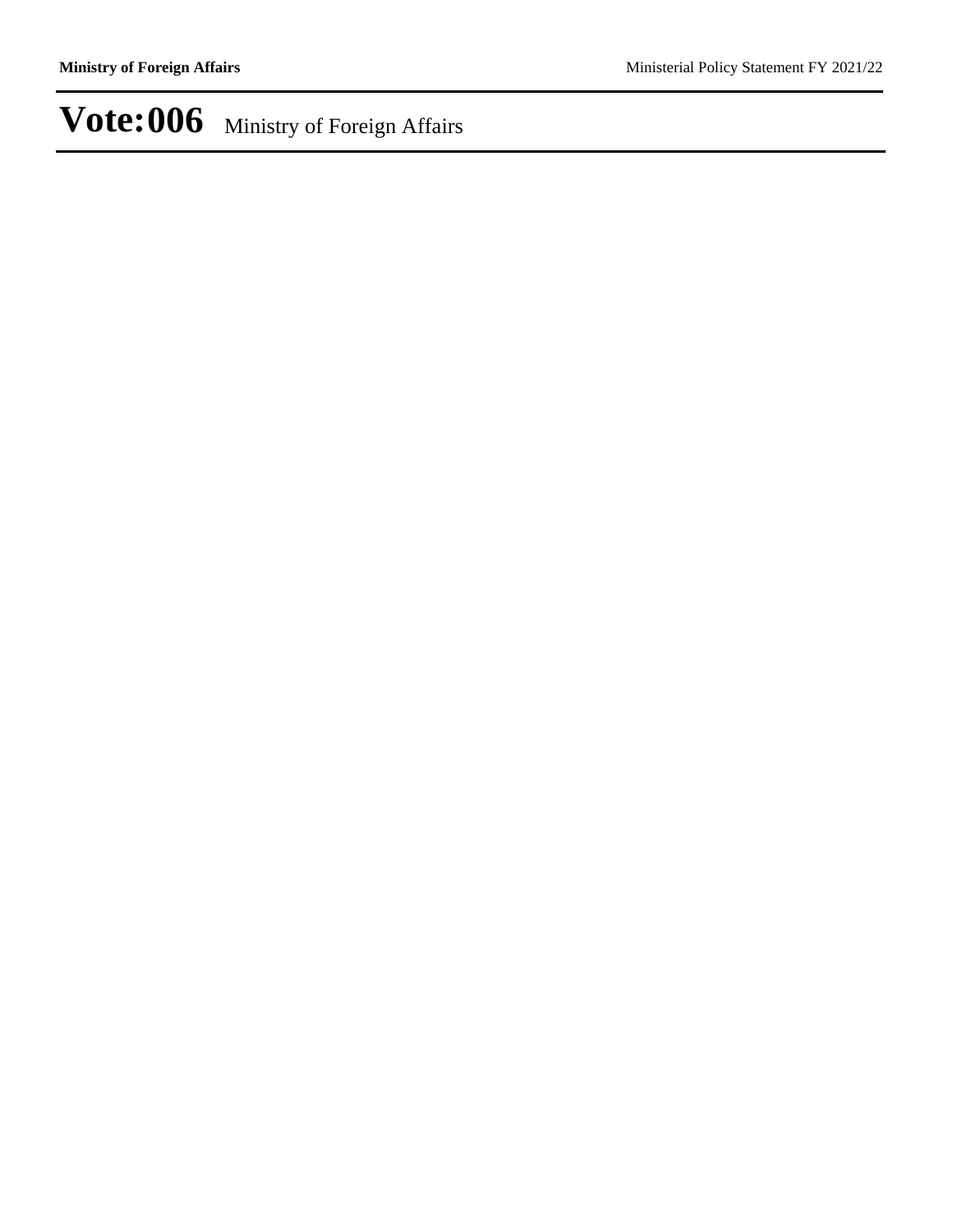### **V. Snapshot Of Medium Term Budget Allocations**

**Table 5.1: Overview of Vote Expenditures (UShs Billion)**

|                  |                                                      |                    |               | 2020/21                                   |         |         |         | <b>MTEF Budget Projections</b> |         |  |
|------------------|------------------------------------------------------|--------------------|---------------|-------------------------------------------|---------|---------|---------|--------------------------------|---------|--|
|                  |                                                      | 2019/20<br>Outturn | <b>Budget</b> | <b>Approved Expenditure</b><br>by End Dec | 2021/22 | 2022/23 | 2023/24 | 2024/25                        | 2025/26 |  |
| <b>Recurrent</b> | Wage                                                 | 6.205              | 5.718         | 2.647                                     | 5.845   | 6.138   | 6.138   | 6.138                          | 6.138   |  |
|                  | Non Wage                                             | 19.446             | 46.366        | 8.392                                     | 22.754  | 22.754  | 22.754  | 22.754                         | 22.754  |  |
| Devt.            | GoU                                                  | 0.713              | 0.713         | 0.142                                     | 0.713   | 0.713   | 0.713   | 0.713                          | 0.713   |  |
|                  | Ext. Fin.                                            | 0.000              | 0.000         | 0.000                                     | 0.000   | 0.000   | 0.000   | 0.000                          | 0.000   |  |
|                  | <b>GoU</b> Total                                     | 26.364             | 52.798        | 11.182                                    | 29.313  | 29.605  | 29.605  | 29.605                         | 29.605  |  |
|                  | <b>Total GoU+Ext Fin (MTEF)</b>                      | 26.364             | 52.798        | 11.182                                    | 29.313  | 29.605  | 29.605  | 29.605                         | 29.605  |  |
|                  | <b>Arrears</b>                                       | 50.851             | 6.357         | 5.818                                     | 34.421  | 0.000   | 0.000   | 0.000                          | 0.000   |  |
|                  | <b>Total Budget</b>                                  | 77.215             | 59.155        | 17.000                                    | 63.734  | 29.605  | 29.605  | 29.605                         | 29.605  |  |
|                  | <b>A.I.A Total</b>                                   | N/A                | N/A           | N/A                                       | N/A     | N/A     | N/A     | N/A                            | N/A     |  |
|                  | <b>Grand Total</b>                                   | 77.215             | 59.155        | 17.000                                    | 63.734  | 29.605  | 29.605  | 29.605                         | 29.605  |  |
|                  | <b>Total Vote Budget</b><br><b>Excluding Arrears</b> | 26.364             | 52.798        | 11.182                                    | 29.313  | 29.605  | 29.605  | 29.605                         | 29.605  |  |

### **Table 5.2: Budget Allocation by Programme (UShs Billion)**

|                                 | 2021/22 Draft Estimates |          |              |  |  |
|---------------------------------|-------------------------|----------|--------------|--|--|
| <b>Billion Uganda Shillings</b> | GoU                     | Ext. Fin | <b>Total</b> |  |  |
| Governance and Security         | 29.313                  | 0.000    | 29.313       |  |  |
| <b>Grand Total:</b>             | 63.734                  | 0.000    | 63.734       |  |  |
| <b>Total excluding Arrears</b>  | 29.313                  | 0.000    | 29.313       |  |  |

### **VI. Budget By Economic Clasification**

**Table V6.1 2020/21 and 2021/22 Budget Allocations by Item**

|                                       |        | 2020/21 Approved Budget |            |              |        | 2021/22 Draft Estimates |              |
|---------------------------------------|--------|-------------------------|------------|--------------|--------|-------------------------|--------------|
| Billion Uganda Shillings              | GoU    | Ext. Fin                | <b>AIA</b> | <b>Total</b> | GoU    | Ext. Fin                | <b>Total</b> |
| <b>Output Class: Outputs Provided</b> | 42.076 | 0.000                   | 0.000      | 42.076       | 21.472 | 0.000                   | 21.472       |
| 211 Wages and Salaries                | 7.603  | 0.000                   | 0.000      | 7.603        | 7.730  | 0.000                   | 7.730        |
| 212 Social Contributions              | 3.160  | 0.000                   | 0.000      | 3.160        | 3.187  | 0.000                   | 3.187        |
| 213 Other Employee Costs              | 1.847  | 0.000                   | 0.000      | 1.847        | 0.540  | 0.000                   | 0.540        |
| 221 General Expenses                  | 21.675 | 0.000                   | 0.000      | 21.675       | 2.251  | 0.000                   | 2.251        |
| 222 Communications                    | 0.293  | 0.000                   | 0.000      | 0.293        | 0.293  | 0.000                   | 0.293        |
| 223 Utility and Property Expenses     | 0.556  | 0.000                   | 0.000      | 0.556        | 0.556  | 0.000                   | 0.556        |
| 224 Supplies and Services             | 0.072  | 0.000                   | 0.000      | 0.072        | 0.072  | 0.000                   | 0.072        |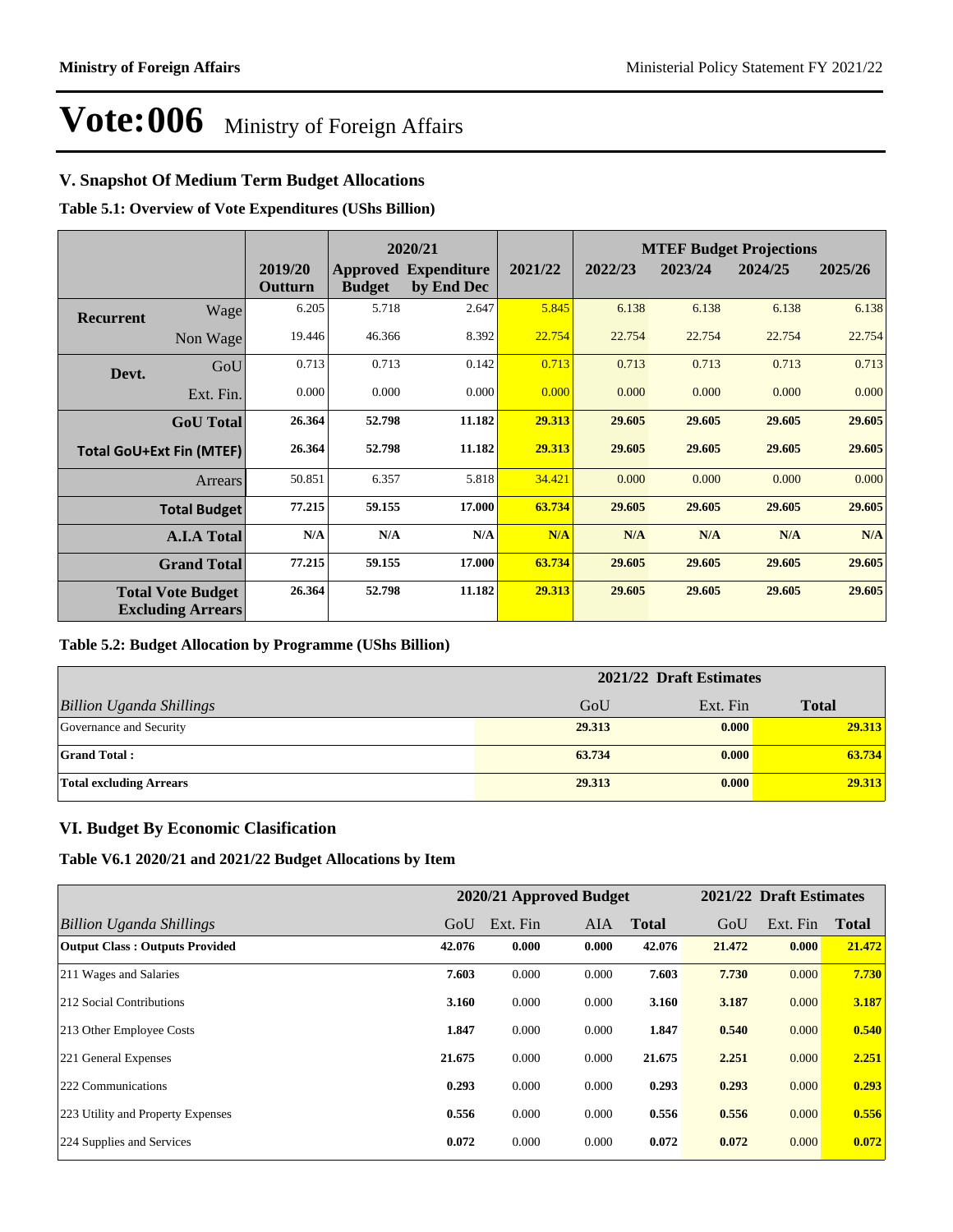| 225 Professional Services              | 0.700  | 0.000 | 0.000 | 0.700  | 0.700  | 0.000 | 0.700  |
|----------------------------------------|--------|-------|-------|--------|--------|-------|--------|
| 227 Travel and Transport               | 5.690  | 0.000 | 0.000 | 5.690  | 5.664  | 0.000 | 5.664  |
| 228 Maintenance                        | 0.480  | 0.000 | 0.000 | 0.480  | 0.480  | 0.000 | 0.480  |
| <b>Output Class: Outputs Funded</b>    | 10.009 | 0.000 | 0.000 | 10.009 | 7.128  | 0.000 | 7.128  |
| 262 To international organisations     | 9.091  | 0.000 | 0.000 | 9.091  | 6.359  | 0.000 | 6.359  |
| 263 To other general government units  | 0.577  | 0.000 | 0.000 | 0.577  | 0.528  | 0.000 | 0.528  |
| 264 To Resident Non-government units   | 0.341  | 0.000 | 0.000 | 0.341  | 0.241  | 0.000 | 0.241  |
| <b>Output Class: Capital Purchases</b> | 0.713  | 0.000 | 0.000 | 0.713  | 0.713  | 0.000 | 0.713  |
| <b>312 FIXED ASSETS</b>                | 0.713  | 0.000 | 0.000 | 0.713  | 0.713  | 0.000 | 0.713  |
| <b>Output Class: Arrears</b>           | 6.357  | 0.000 | 0.000 | 6.357  | 34.421 | 0.000 | 34.421 |
| 321 DOMESTIC                           | 6.357  | 0.000 | 0.000 | 6.357  | 34.421 | 0.000 | 34.421 |
| <b>Grand Total:</b>                    | 59.155 | 0.000 | 0.000 | 59.155 | 63.734 | 0.000 | 63.734 |
| <b>Total excluding Arrears</b>         | 52.798 | 0.000 | 0.000 | 52.798 | 29.313 | 0.000 | 29.313 |

### VII. Budget By Sub-Subprogramme, Department And Project

### **Table V7.1: Past Expenditure Outturns and Medium Term Projections by Sub-SubProgramme,Department and Project**

| Billion Uganda shillings                                  | FY 2020/21            |                           |                                   | <b>Medium Term Projections</b>              |         |         |         |         |
|-----------------------------------------------------------|-----------------------|---------------------------|-----------------------------------|---------------------------------------------|---------|---------|---------|---------|
|                                                           | FY 2019/20<br>Outturn | Approved<br><b>Budget</b> | <b>Spent By</b><br><b>End Dec</b> | 2021-22<br><b>Proposed</b><br><b>Budget</b> | 2022-23 | 2023-24 | 2024-25 | 2025-26 |
| 05 Regional and International<br><b>Economic Affairs</b>  | 1.854                 | 21.088                    | 0.423                             | 1.288                                       | 1.488   | 1.488   | 1.488   | 1.488   |
| 15 Diaspora                                               | 0.182                 | 0.226                     | 0.101                             | 0.226                                       | 0.226   | 0.226   | 0.226   | 0.226   |
| 18 Regional and International Economic<br>Affairs         | 0.100                 | 0.149                     | 0.028                             | 0.149                                       | 0.149   | 0.149   | 0.149   | 0.149   |
| 23 Regional Economic Cooperation                          | 1.325                 | 20.416                    | 0.184                             | 0.616                                       | 0.816   | 0.816   | 0.816   | 0.816   |
| 24 International Economic Cooperation                     | 0.247                 | 0.297                     | 0.109                             | 0.297                                       | 0.297   | 0.297   | 0.297   | 0.297   |
| 06 Regional and International Political<br><b>Affairs</b> | 1.816                 | 1.322                     | 0.563                             | 1.322                                       | 1.322   | 1.322   | 1.322   | 1.322   |
| 17 Regional and International Political<br><b>Affairs</b> | 0.129                 | 0.187                     | 0.054                             | 0.187                                       | 0.187   | 0.187   | 0.187   | 0.187   |
| 19 Regional Peace and Security                            | 0.362                 | 0.435                     | 0.197                             | 0.435                                       | 0.435   | 0.435   | 0.435   | 0.435   |
| 20 International Law & Social Affairs                     | 0.248                 | 0.361                     | 0.139                             | 0.361                                       | 0.361   | 0.361   | 0.361   | 0.361   |
| 25 International Political Cooperation                    | 1.077                 | 0.339                     | 0.174                             | 0.339                                       | 0.339   | 0.339   | 0.339   | 0.339   |
| 22 Protocol and Public Diplomacy                          | 0.775                 | 1.276                     | 0.490                             | 1.276                                       | 1.276   | 1.276   | 1.276   | 1.276   |
| 21 Public Diplomacy                                       | 0.164                 | 0.266                     | 0.084                             | 0.266                                       | 0.266   | 0.266   | 0.266   | 0.266   |
| 26 Protocol and Public Diplomacy<br>(Directorate)         | 0.174                 | 0.251                     | 0.082                             | 0.251                                       | 0.251   | 0.251   | 0.251   | 0.251   |
| 27 Protocol Services                                      | 0.320                 | 0.553                     | 0.233                             | 0.553                                       | 0.553   | 0.553   | 0.553   | 0.553   |
| 28 Consular Services                                      | 0.118                 | 0.206                     | 0.091                             | 0.206                                       | 0.206   | 0.206   | 0.206   | 0.206   |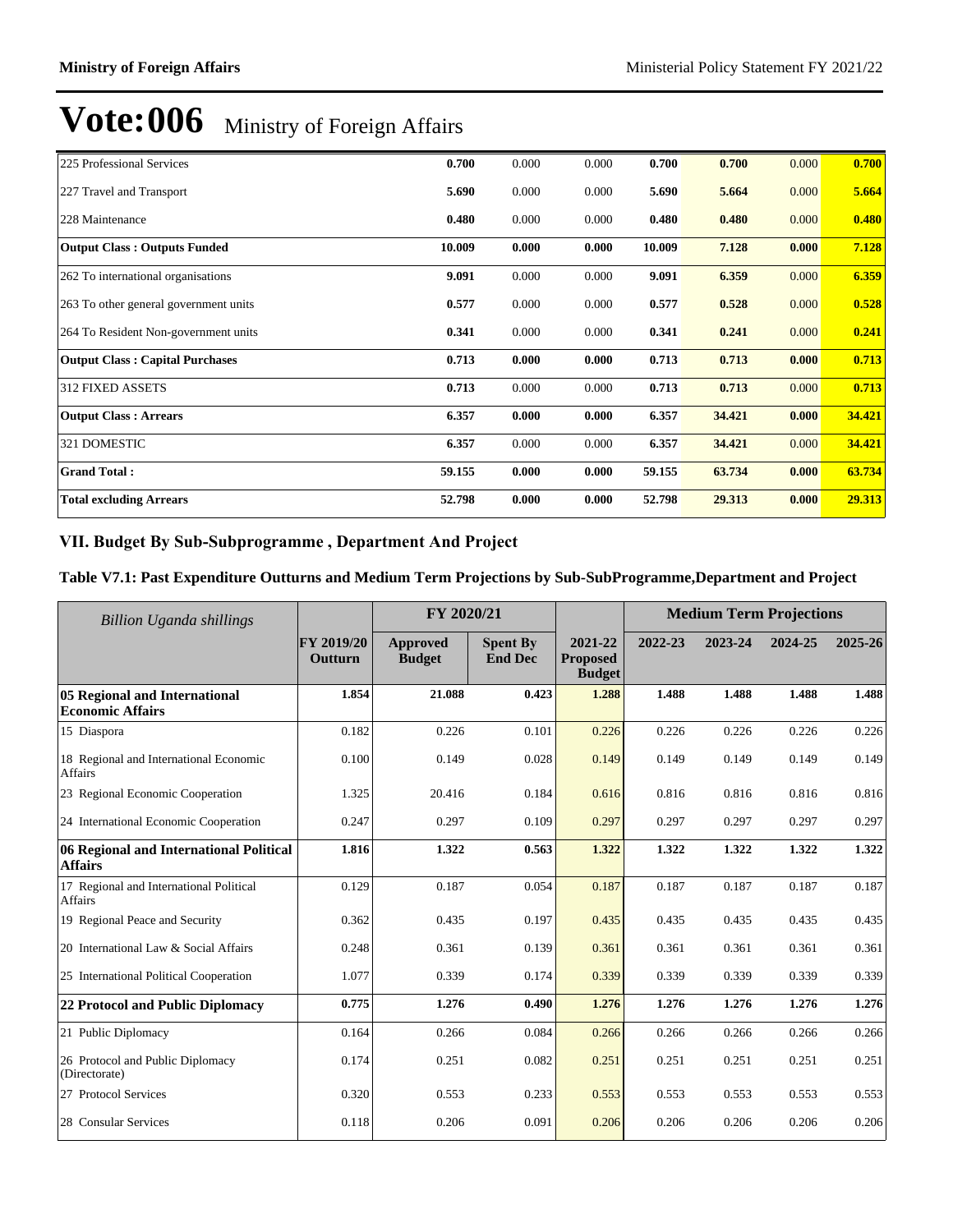| 49 Policy, Planning and Support<br><b>Services</b> | 72.770 | 35.468 | 15.524 | 59.848 | 25.519 | 25.519 | 25.519 | 25.519 |
|----------------------------------------------------|--------|--------|--------|--------|--------|--------|--------|--------|
| 0027 Strengthening Foreign Affairs                 | 0.713  | 0.000  | 0.000  | 0.000  | 0.000  | 0.000  | 0.000  | 0.000  |
| 01 Finance and Administration                      | 60.028 | 21.533 | 10.493 | 46.716 | 11.164 | 11.164 | 11.164 | 11.164 |
| 05 Policy and Planning                             | 0.740  | 1.065  | 0.233  | 1.065  | 1.065  | 1.065  | 1.065  | 1.065  |
| 14 Internal Audit                                  | 0.166  | 0.168  | 0.032  | 0.468  | 0.168  | 0.168  | 0.168  | 0.168  |
| 1591 Retooling of Ministry of Foreign Affairs      | 0.000  | 0.713  | 0.142  | 0.713  | 0.713  | 0.713  | 0.713  | 0.713  |
| 16 Human Resource Managment Department             | 10.874 | 11.561 | 4.485  | 10.457 | 11.980 | 11.980 | 11.980 | 11.980 |
| 22 Property Managment                              | 0.086  | 0.154  | 0.068  | 0.154  | 0.154  | 0.154  | 0.154  | 0.154  |
| 29 Information and Communication<br>Technology     | 0.164  | 0.275  | 0.071  | 0.275  | 0.275  | 0.275  | 0.275  | 0.275  |
| <b>Total for the Vote</b>                          | 77.215 | 59.155 | 17.000 | 63.734 | 29.605 | 29.605 | 29.605 | 29.605 |
| <b>Total Excluding Arrears</b>                     | 26.364 | 52.798 | 11.182 | 29.313 | 29.605 | 29.605 | 29.605 | 29.605 |

### **VIII. Sub-SubProgramme Performance and Medium Term Plans**

### **Table V8.1: Sub-SubProgramme Outcome and Outcome Indicators**

|                                             | <b>Sub-SubProgramme:</b> 05 Regional and International Economic Affairs                                          |                 |                  |                            |            |            |
|---------------------------------------------|------------------------------------------------------------------------------------------------------------------|-----------------|------------------|----------------------------|------------|------------|
| Objective :                                 | Coordinate foreign policy issues related to Economic and Commercial Diplomacy as well as regional<br>integration |                 |                  |                            |            |            |
| <b>Responsible Officer:</b>                 | Director/Regional and International Economic Affairs.                                                            |                 |                  |                            |            |            |
| <b>Outcome:</b>                             | Improved Balance of payments position for Uganda                                                                 |                 |                  |                            |            |            |
| 1. Improved income from the foreign sources |                                                                                                                  |                 |                  |                            |            |            |
|                                             |                                                                                                                  |                 |                  | <b>Performance Targets</b> |            |            |
| <b>Outcome Indicators</b>                   |                                                                                                                  |                 |                  | 2021/22                    | 2022/23    | 2023/24    |
|                                             |                                                                                                                  | <b>Baseline</b> | <b>Base year</b> | <b>Target</b>              | Projection | Projection |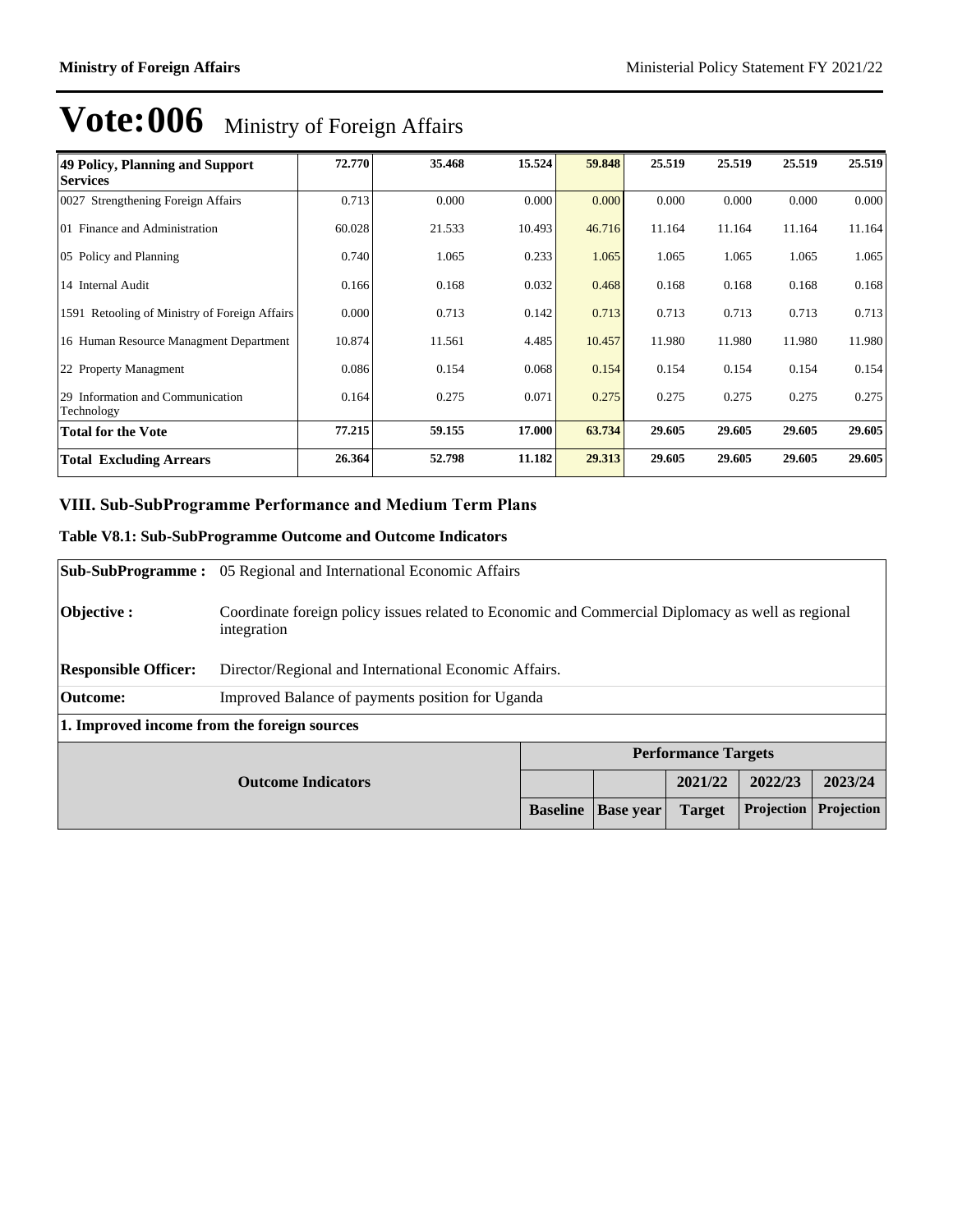| development partners and Diaspora)                              | • Percentage Change in foreign exchange inflows (from tourism, FDI, exports,                                                  | 3%             | 2018 | 3.2%                                                 | 3.4%                                          | 3.5%                                                 |
|-----------------------------------------------------------------|-------------------------------------------------------------------------------------------------------------------------------|----------------|------|------------------------------------------------------|-----------------------------------------------|------------------------------------------------------|
| • Level of deepening regional integration                       |                                                                                                                               | $\overline{2}$ | 2018 | 3 Regional<br>and<br>Continental<br><b>Protocols</b> | 4 Regional<br>and<br>Continental<br>Protocols | 4 Regional<br>and<br>Continental<br>Protocols        |
|                                                                 |                                                                                                                               |                |      | oncluded                                             | oncluded.                                     | $Negotiated/C$ Negotiated/C Negotiated/C<br>oncluded |
| <b>Department: 15 Diaspora</b>                                  |                                                                                                                               |                |      |                                                      |                                               |                                                      |
|                                                                 | Budget Output: 01 Promotion of trade, tourism, education, and investment                                                      |                |      |                                                      |                                               |                                                      |
| Number of Diaspora Conventions participated in                  |                                                                                                                               |                |      | $\overline{\mathbf{3}}$                              | 3                                             | 3                                                    |
|                                                                 | <b>Department: 23 Regional Economic Cooperation</b>                                                                           |                |      |                                                      |                                               |                                                      |
|                                                                 | Budget Output: 01 Promotion of trade, tourism, education, and investment                                                      |                |      |                                                      |                                               |                                                      |
|                                                                 | Number of integration projects coordinated for implementation                                                                 |                |      | 4                                                    | 4                                             | 5                                                    |
| Number of tourism/trade/Investment promotional engagements held |                                                                                                                               |                |      |                                                      | 14                                            | 15                                                   |
|                                                                 | <b>Department: 24 International Economic Cooperation</b>                                                                      |                |      |                                                      |                                               |                                                      |
|                                                                 | Budget Output: 01 Promotion of trade, tourism, education, and investment                                                      |                |      |                                                      |                                               |                                                      |
|                                                                 | Number of tourism/trade/Investment promotional engagements held                                                               |                |      | 5                                                    | 5                                             | 5                                                    |
| Number of scholarships secured                                  |                                                                                                                               |                |      | 310                                                  | 310                                           | 310                                                  |
| <b>Sub-SubProgramme:</b>                                        | 06 Regional and International Political Affairs                                                                               |                |      |                                                      |                                               |                                                      |
| Objective:                                                      | To coordinate foreign policy issues related to political affairs for improved relations                                       |                |      |                                                      |                                               |                                                      |
| <b>Responsible Officer:</b>                                     | Director/ Regional and International Political Affairs.                                                                       |                |      |                                                      |                                               |                                                      |
| Outcome:                                                        | Improved regional and International relations for a stable and peaceful environment conducive for<br>sustainable development. |                |      |                                                      |                                               |                                                      |
|                                                                 | 1. Improved regional and International Relations                                                                              |                |      |                                                      |                                               |                                                      |
| mineral development                                             | 2. Improved skills and expertise in various fields e.g. agriculture, human capital development, tourism, infrastructure and   |                |      |                                                      |                                               |                                                      |
|                                                                 |                                                                                                                               |                |      | <b>Performance Targets</b>                           |                                               |                                                      |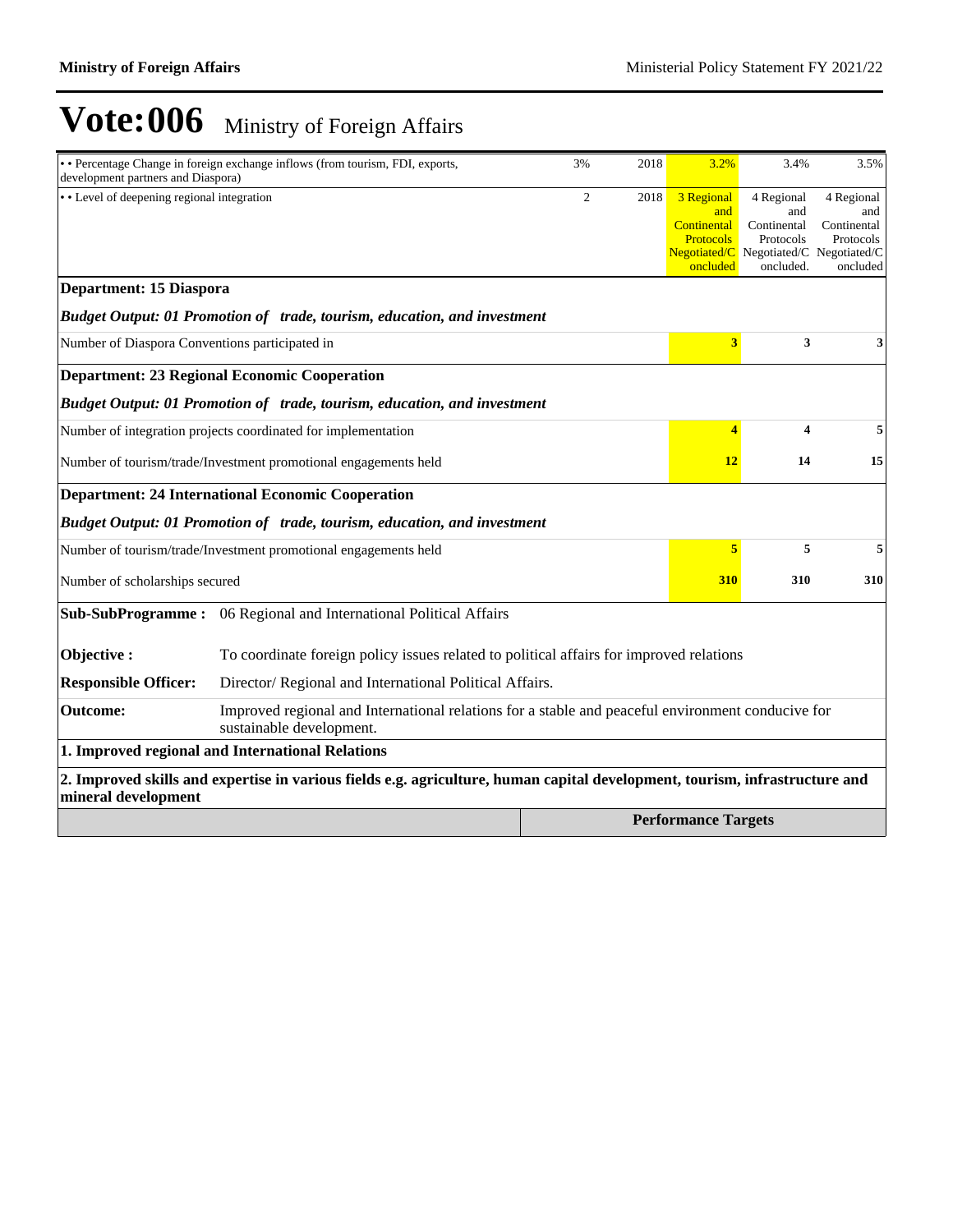|                                                       | <b>Outcome Indicators</b>                                         |                                             |                  | 2021/22                    | 2022/23    | 2023/24    |  |
|-------------------------------------------------------|-------------------------------------------------------------------|---------------------------------------------|------------------|----------------------------|------------|------------|--|
|                                                       |                                                                   | <b>Baseline</b>                             | <b>Base year</b> | <b>Target</b>              | Projection | Projection |  |
| · Percentage of conflicts resolved/contained.         |                                                                   | 100%                                        | 2018             | 100%                       | 100%       | 100%       |  |
| • Rating of Uganda's image abroad                     |                                                                   | Good                                        | 2018             | Good                       | Good       | Good       |  |
| <b>Department: 19 Regional Peace and Security</b>     |                                                                   |                                             |                  |                            |            |            |  |
|                                                       | <b>Budget Output: 01 Cooperation frameworks</b>                   |                                             |                  |                            |            |            |  |
| No of bilateral/multilateral engagements held         |                                                                   |                                             |                  | 12                         | 14         | 16         |  |
| <b>Budget Output: 02 Peace and Security</b>           |                                                                   |                                             |                  |                            |            |            |  |
| No. of peace and security engagements participated in |                                                                   |                                             |                  | <b>10</b>                  | 12         | 14         |  |
|                                                       | Department: 20 International Law & Social Affairs                 |                                             |                  |                            |            |            |  |
| <b>Budget Output: 01 Cooperation frameworks</b>       |                                                                   |                                             |                  |                            |            |            |  |
| Number of treaties ratified/domesticated              |                                                                   |                                             |                  | <b>10</b>                  | 12         | 14         |  |
| No of bilateral/multilateral engagements held         |                                                                   |                                             |                  |                            | 5          | 6          |  |
|                                                       | No of Political Cooperation frameworks negotiated/concluded       |                                             |                  |                            | 8          | 9          |  |
| <b>Budget Output: 02 Peace and Security</b>           |                                                                   |                                             |                  |                            |            |            |  |
| No. of peace and security engagements participated in |                                                                   |                                             |                  | $\bf{8}$                   | 10         | 12         |  |
|                                                       | <b>Department: 25 International Political Cooperation</b>         |                                             |                  |                            |            |            |  |
| <b>Budget Output: 01 Cooperation frameworks</b>       |                                                                   |                                             |                  |                            |            |            |  |
| No of bilateral/multilateral engagements held         |                                                                   |                                             |                  | 12                         | 12         | 12         |  |
|                                                       | No of Political Cooperation frameworks negotiated/concluded       |                                             |                  | <b>25</b>                  | 25         | 25         |  |
|                                                       | No. of International Job Placements lobbied for Ugandans\Uganda   |                                             |                  | 3                          | 3          | 3          |  |
|                                                       | <b>Sub-SubProgramme:</b> 22 Protocol and Public Diplomacy         |                                             |                  |                            |            |            |  |
| Objective:                                            | Provide Protocol and Consular Services and enhance Uganda's image |                                             |                  |                            |            |            |  |
| <b>Responsible Officer:</b>                           | Chief of Protocol/Director -Protocol and Public Diplomacy.        |                                             |                  |                            |            |            |  |
| <b>Outcome:</b>                                       | Protocol, Consular Services and Uganda's image enhanced           |                                             |                  |                            |            |            |  |
|                                                       | 1. Improved regional and International Relations                  |                                             |                  |                            |            |            |  |
|                                                       |                                                                   |                                             |                  | <b>Performance Targets</b> |            |            |  |
|                                                       | <b>Outcome Indicators</b>                                         |                                             |                  | 2021/22                    | 2022/23    | 2023/24    |  |
|                                                       |                                                                   | <b>Baseline</b>                             | <b>Base year</b> | <b>Target</b>              | Projection | Projection |  |
| • Provision of consular services at home and abroad   | <b>Cases</b><br>Handled                                           | 30,000 35,000 Cases 40,000 Cases<br>Handled | Handled          |                            |            |            |  |
|                                                       |                                                                   |                                             |                  |                            |            |            |  |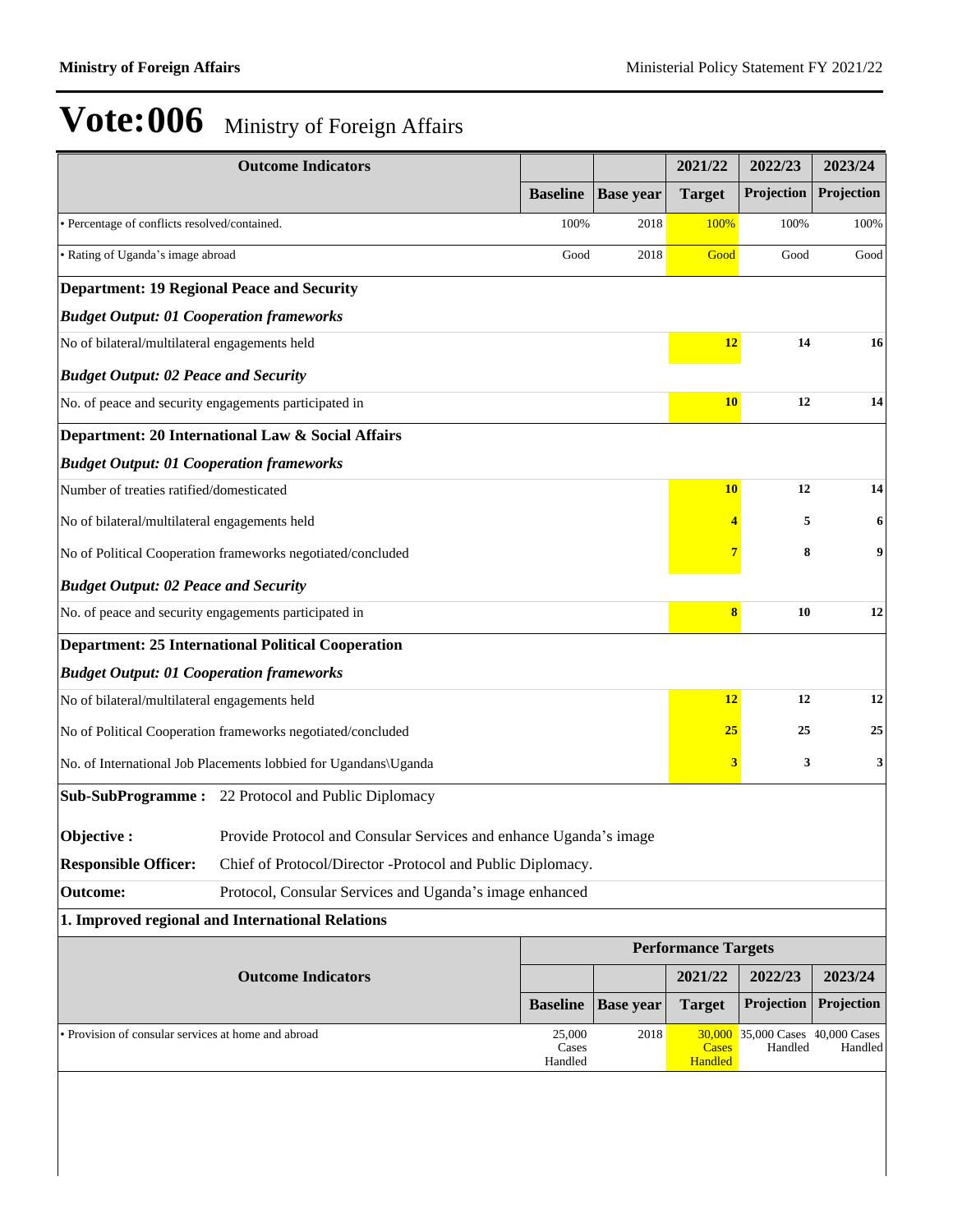|                                                                                | • Facilitation of official ceremonies and functions at home and abroad       | 10              | 2018             | 10<br>/National<br>functions<br>facilitated<br>with<br>Protocol<br><b>Services</b> | 15<br><b>International</b> International/ International/<br>national<br>functions<br>facilitated<br>with<br>Protocol<br>Services | 18<br>National<br>functions<br>facilitated<br>with<br>Protocol<br>Services |
|--------------------------------------------------------------------------------|------------------------------------------------------------------------------|-----------------|------------------|------------------------------------------------------------------------------------|----------------------------------------------------------------------------------------------------------------------------------|----------------------------------------------------------------------------|
| <b>Department: 21 Public Diplomacy</b>                                         |                                                                              |                 |                  |                                                                                    |                                                                                                                                  |                                                                            |
| <b>Budget Output: 03 Diplomatic services</b>                                   |                                                                              |                 |                  |                                                                                    |                                                                                                                                  |                                                                            |
|                                                                                | Number of media engagements undertaken to promote and protect Uganda's image |                 |                  | 20                                                                                 | 20                                                                                                                               | 20                                                                         |
| <b>Department: 27 Protocol Services</b>                                        |                                                                              |                 |                  |                                                                                    |                                                                                                                                  |                                                                            |
|                                                                                | <b>Budget Output: 01 Protocol services up to state level</b>                 |                 |                  |                                                                                    |                                                                                                                                  |                                                                            |
| Number of official ceremonies and functions facilitated with protocol services |                                                                              | 15              | 18               | 20                                                                                 |                                                                                                                                  |                                                                            |
| Number of diplomatic cards issued.                                             |                                                                              |                 |                  | 600                                                                                | 630                                                                                                                              | 650                                                                        |
| Number of diplomatic clearances handled                                        |                                                                              |                 |                  | 500                                                                                | 550                                                                                                                              | 600                                                                        |
| No. of Presidential and VIP visits facilitated                                 |                                                                              |                 |                  | <b>12</b>                                                                          | 14                                                                                                                               | 15                                                                         |
| <b>Budget Output: 03 Diplomatic services</b>                                   |                                                                              |                 |                  |                                                                                    |                                                                                                                                  |                                                                            |
|                                                                                | Number of presidential and other VIP Visits facilitated.                     |                 |                  | 20                                                                                 | 22                                                                                                                               | 24                                                                         |
| <b>Department: 28 Consular Services</b>                                        |                                                                              |                 |                  |                                                                                    |                                                                                                                                  |                                                                            |
| <b>Budget Output: 02 consular services provided</b>                            |                                                                              |                 |                  |                                                                                    |                                                                                                                                  |                                                                            |
| Number of distressed Ugandans in Diaspora assisted                             |                                                                              |                 |                  | <b>150</b>                                                                         | 170                                                                                                                              | 180                                                                        |
|                                                                                | Number of documents issued by Uganda institutions certified                  |                 |                  | 2,000                                                                              | 2,200                                                                                                                            | 2,400                                                                      |
|                                                                                | Sub-SubProgramme: 49 Policy, Planning and Support Services                   |                 |                  |                                                                                    |                                                                                                                                  |                                                                            |
| Objective:                                                                     | To provide support services for effective service delivery                   |                 |                  |                                                                                    |                                                                                                                                  |                                                                            |
| <b>Responsible Officer:</b>                                                    | Undersecretary / Finance and Administration.                                 |                 |                  |                                                                                    |                                                                                                                                  |                                                                            |
| <b>Outcome:</b>                                                                | Strengthened Policy guidance and strategic direction                         |                 |                  |                                                                                    |                                                                                                                                  |                                                                            |
|                                                                                | 1. Improved regional and International Relations                             |                 |                  |                                                                                    |                                                                                                                                  |                                                                            |
| 2. Improved service delivery                                                   |                                                                              |                 |                  |                                                                                    |                                                                                                                                  |                                                                            |
|                                                                                |                                                                              |                 |                  | <b>Performance Targets</b>                                                         |                                                                                                                                  |                                                                            |
|                                                                                | <b>Outcome Indicators</b>                                                    |                 |                  | 2021/22                                                                            | 2022/23                                                                                                                          | 2023/24                                                                    |
|                                                                                |                                                                              | <b>Baseline</b> | <b>Base year</b> | <b>Target</b>                                                                      | Projection                                                                                                                       | Projection                                                                 |
|                                                                                | • Level of Compliance with national laws, Acts, Policies and regulations     | 100%            | 2018             | 100%                                                                               | 100%                                                                                                                             | 100%                                                                       |
|                                                                                | • Alignment of Annual budgets and work plans to the Ministry strategic Plan  | Strong          | 2018             | <b>Strong</b>                                                                      | Strong                                                                                                                           | Strong                                                                     |
| • Efficient and effective use of resources                                     | Good                                                                         | 2018            | Good             | Good                                                                               | Good                                                                                                                             |                                                                            |
| N/A                                                                            |                                                                              |                 |                  |                                                                                    |                                                                                                                                  |                                                                            |

**IX. Major Capital Investments And Changes In Resource Allocation**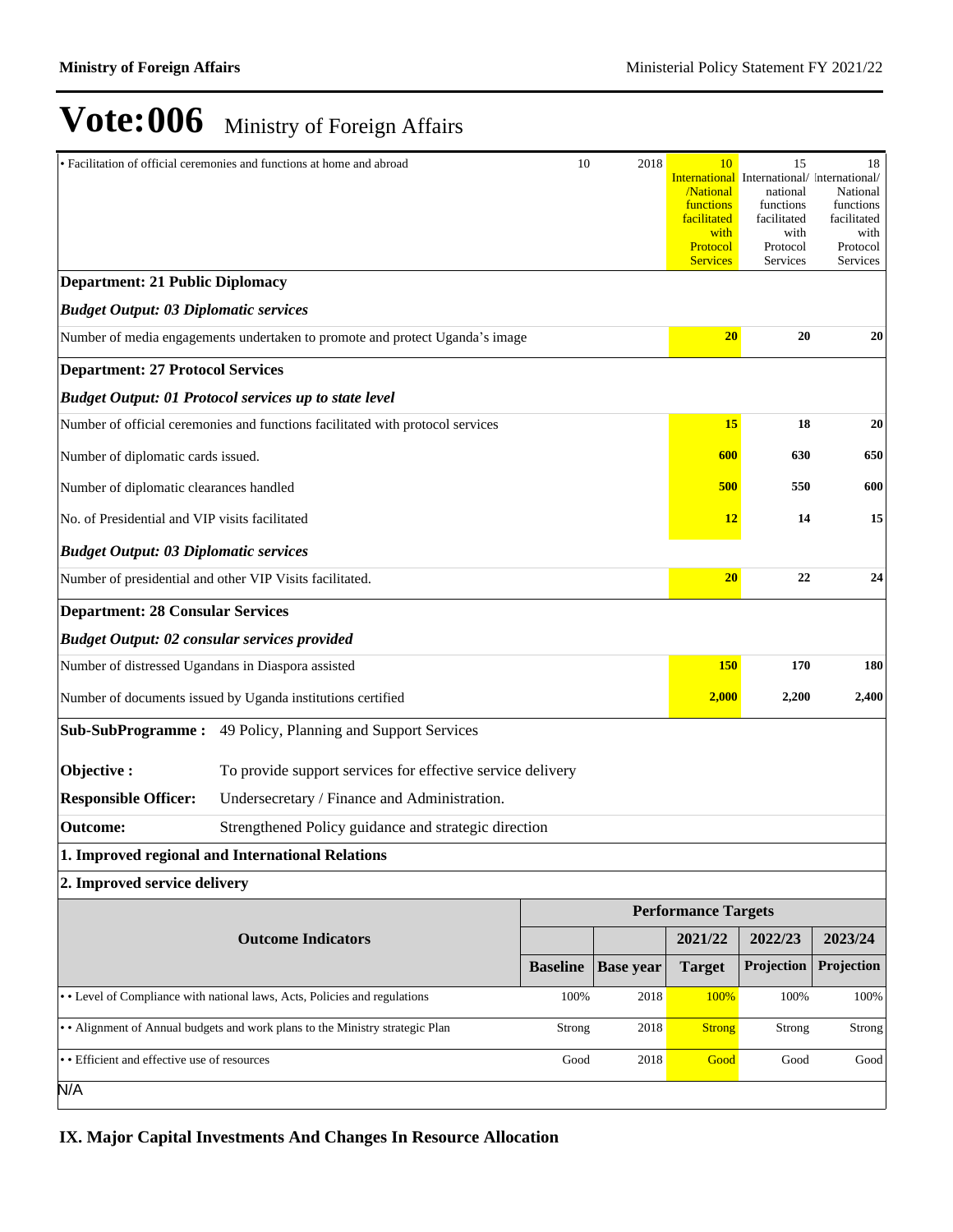**Table 9.1: Major Capital Investment (Capital Purchases outputs over 0.5Billion)**

N/A

### **X. Vote Challenges and Plans To Improve Performance**

#### **Vote Challenges**

EFFECTS OF COVID-19 PANDEMIC ON MINISTRY'S ACTIVITIES

i. Peace and Security:

a. Slowed down our engagements with Rwanda in terms normalization of bilateral relations. We are unable to conclude on some resolutions considering that a joint communique has to be jointly signed. But also proper negotiations require face to face meetings.

b. The Ministry was not able to host South -South and China Summit (G77) due to COVID-19 pandemic. The meeting had been scheduled for April 2020.

c. A number of meetings have been cancelled at EAC and African Union levels. The application of zoom is good but where different countries are using different languages it poses a challenge. Some meetings have been postponed due to internet challenges in host countries.

ii. Commercial and Economic Diplomacy and Regional Integration.

The Ministry and Missions abroad are key in attracting investments, and promoting interstate trade. All this has been affected by Covid-19 pandemic. The current challenges Uganda is having in export trade with regional neighbors especially with Kenya, Tanzania and South Sudan are due to lack of proper engagement at EAC level. Equally not much has been done in the area of commercial diplomacy by HQs and Missions abroad due to lockdowns. JPCs have not been held as well.

iii. Mobilizing and empower Ugandans in the Diaspora for National Development.

One of the key functions of the Ministry is to mobilize and empower the diaspora for national development. Diaspora events in Europe, North America and Middle East could not take place. Covid-19 has therefore affected Remittances that are expected to fall to \$955.6m for the 2019/20 financial year, according to Bank of Uganda. The Central Bank had earlier projected that the 2019/20 financial year would close with remittance inflows of \$1.369b but has since cut the projection to about \$955.6m due to effects of Covid-19. Bank of Uganda also has had to revise its projections for the 2020/21 from \$1.193b to \$238.8m. Very many Ugandans lost jobs as a result of the world wide lockdowns.

iv. Consular Services at home and abroad.

While the Ministry provides consular services at home, the Missions are responsible to consular services abroad. The level of our operations have affected in terms of providing consular services to Ugandans in distress, issuance and renewal of travel documents. The officers in Beijing, Gounghzou, Rome, London, Pretoria, Abu-dhabi Washington, and Newdelhi operated under very difficult circumstances. We are also charged with souring scholarships; this activity has been affected by the covid-19 pandemic. v. Institutional Capacity of the Ministry

a. The rate of property development in our Missions in Brussels, Paris, Juba, Ottawa was slowed down due to lockdown in those countries. In some cases, it needed the Ministry of Foreign affairs and Ministry of Works officials to carry out assessment visits which could not take place due lockdown in international travel.

b. Transfers of staff to and from Missions abroad were affected. Some of the Accounting officers were unable to move to their stations and yet the financial year had begun.

c. The services of the Foreign Service were not in the category of essential services as declared by the national task force on Covid-19 yet our offices did not close for a single day. The skeleton staff that was retained got overworked in order to continue to providing services in the following areas.

Providing clearance for the evacuation of foreign nationals from Uganda

Providing clearance for the UN humanitarian flights to Burundi, South Sudan, DRC, Somalia where Entebbe Airport was used as a regional base.

The Ministry and Missions abroad coordinated the evacuation of stranded Ugandans abroad. Over 8,000 Ugandan nationals were evacuated by the time of the opening of the Airport.

d. At the start of the lockdown the Ministry had inadequate provision of Personal Protective Equipment for staff. The majority of staff especially Mothers feared to come for work in fear of catching COVID-19

#### OTHER CHALLENGES

i. Inadequate institutional capacity to provide consular services for distressed Ugandans abroad especially in the Middle East and Kenya

ii. Limited implementation of commercial and economic diplomacy by Missions Abroad.

iii. Slow rate of acquisition, development and maintenance of properties abroad.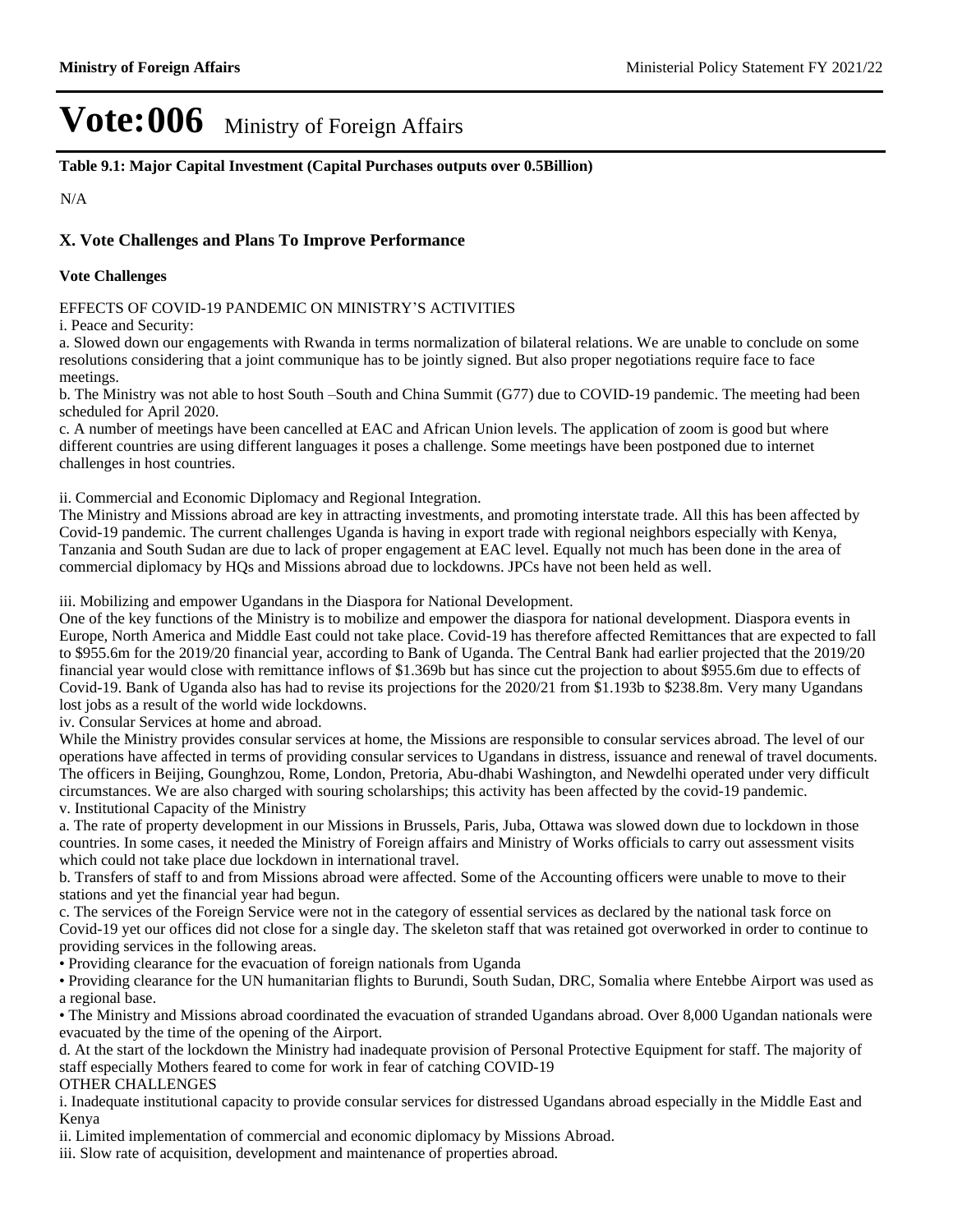- iv. Lack of budget to open Missions in strategic areas such as Soul -Korea, Cuba and Angola
- v. Continuous accumulation of arrears on contributions to International Organizations due to inadequate budget
- vi. Inadequate Foreign Service Allowance and Education Allowance of children of Foreign Service officers rendering officers
- unable to cope up with the rising cost of living in the host countries.
- vii. Insufficient wage affecting promotions and recruitment of FSOs
- viii. Challenges of Human trafficking
- ix. Increasing tariff and non-tariff barriers against Uganda's exports within the region
- x. Difficulty in mobilizing the Ugandans in diaspora, many of whom prefer to remain private.

### **Plans to improve Vote Performance**

As a way to improve performance, the Ministry will undertake the following:

i. Strengthen the Coordination role of the Ministry with other MDAs in promotional activities for enhancing trade promotion, tourism attraction and investments.

ii. Train Uganda Mission staff in marketing and promotion of Uganda's Trade, Tourism and Investment products in their respective areas of accreditation.

iii. Finalize its new Strategic Plan which is aligned to NDP III, and conclude those of the Missions Abroad while emphasizing Commercial and Economic Diplomacy for accelerated realization of NDP III Targets

### **XI Off Budget Support**

### **Table 11.1 Off-Budget Support by Project**

N/A

### **XII. Vote Cross Cutting Policy And Other Budgetary Issues**

### **Table 12.1: Cross- Cutting Policy Issues**

| <b>Issue Type:</b>                  | <b>HIV/AIDS</b>                                                                                                             |
|-------------------------------------|-----------------------------------------------------------------------------------------------------------------------------|
| Objective:                          | To Implement the HIV/AIDS work place policy                                                                                 |
| <b>Issue of Concern:</b>            | HIV/AIDS Prevention and management                                                                                          |
| <b>Planned Interventions:</b>       | Conduct HIV/AIDS sensitization workshops/health camps for staff.                                                            |
| <b>Budget Allocation (Billion):</b> | 0.026                                                                                                                       |
| <b>Performance Indicators:</b>      | 4 HIV/AIDS sensitization workshops organized                                                                                |
| <b>Issue Type:</b>                  | Gender                                                                                                                      |
| Objective:                          | To Put into consideration the gender issues in all the programs and activities of the Ministry                              |
| <b>Issue of Concern:</b>            | Gender Awareness and consideration                                                                                          |
| <b>Planned Interventions:</b>       | i. Organize sensitization meetings on Gender sensitivity and responsiveness in the day to day<br>activities of the Ministry |
|                                     | ii. Ensure Gender balance in recruitment and deployment of staff.                                                           |
| <b>Budget Allocation (Billion):</b> | 0.150                                                                                                                       |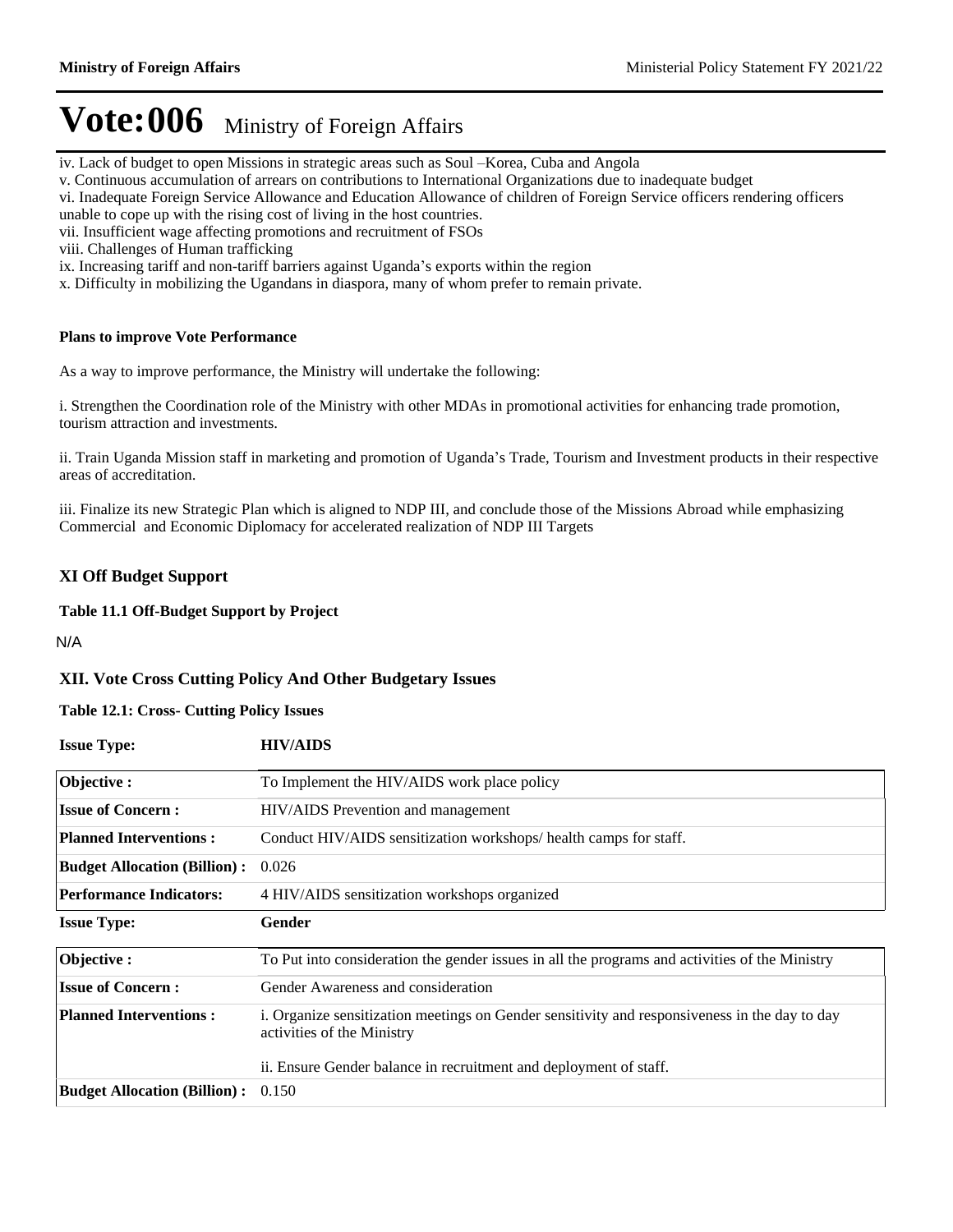| <b>Performance Indicators:</b>      | i. Quarterly Gender sensitization meetings for staff organized.                         |
|-------------------------------------|-----------------------------------------------------------------------------------------|
|                                     | ii. At least 30% Ratio of female to male staff in the Ministry maintained.              |
| <b>Issue Type:</b>                  | <b>Enviroment</b>                                                                       |
| Objective:                          | To put into consideration environment issues in all programs/activities of the Ministry |
| <b>Issue of Concern:</b>            | Clean, safe and secure environment                                                      |
| <b>Planned Interventions:</b>       | i. Organize and conduct cleaning drives around the Ministry.                            |
|                                     | ii. Avail well designated facilities for proposal waste disposal                        |
|                                     | iii. As appropriate, encourage a paperless working environment.                         |
|                                     | iv. Maintain the green scenery around the Ministry building                             |
| <b>Budget Allocation (Billion):</b> | 0.010                                                                                   |
| <b>Performance Indicators:</b>      | i. Weekly Cleaning drives around the Ministry carried out.                              |
|                                     | ii. A safe, Secure and working environment maintained.                                  |
|                                     | iii. A green Belt around the Ministry maintained                                        |

### **XIII. Personnel Information**

### **Table 13.1 Staff Establishment Analysis**

| <b>Title</b>                         | <b>Salary Scale</b> | <b>Number Of Approved Positions</b> | <b>Number Of Filled Positions</b> |
|--------------------------------------|---------------------|-------------------------------------|-----------------------------------|
| <b>Assistant Commissioner (IT)</b>   | U1E                 |                                     | $\theta$                          |
| FSO Gr. III                          | IU1E.               |                                     | $\theta$                          |
| Director                             | U1SE                |                                     | 0                                 |
| Principal Estates Officer            | U <sub>2</sub>      |                                     | $\Omega$                          |
| $FSO$ Gr.V                           | U <sub>3</sub>      |                                     | $\vert$ 0                         |
| <b>Senior Estates Officer</b>        | U <sub>3</sub>      |                                     | $\theta$                          |
| <b>Estates Officer</b>               | U <sub>4</sub>      |                                     | $\theta$                          |
| <b>Assistant Engineering Officer</b> | lU5                 |                                     | 0                                 |

### **Table 13.2 Staff Recruitment Plan**

| Post Title                           | Salalry<br>Scale | No. Of<br>Approved<br><b>Posts</b> | NoOf<br>Filled Posts | Vacant<br>Posts | No. of Posts<br>Cleared for<br>Filling<br>FY2021/22 | <b>Gross Salary</b><br>Per Month<br>(UGX) | <b>Total Annual</b><br>Salary<br>(UGX) |
|--------------------------------------|------------------|------------------------------------|----------------------|-----------------|-----------------------------------------------------|-------------------------------------------|----------------------------------------|
| <b>Assistant Commissioner (IT)</b>   | U1E              |                                    |                      |                 |                                                     | 2,291,633                                 | 27,499,596                             |
| <b>Assistant Engineering Officer</b> | U <sub>5</sub>   |                                    |                      |                 |                                                     | 671.736                                   | 8,060,832                              |
| Director                             | U1SE             |                                    |                      |                 |                                                     | 7.107.900                                 | 85,294,800                             |
| <b>Estates Officer</b>               | U <sub>4</sub>   |                                    |                      |                 |                                                     | 1,094,258                                 | 13,131,096                             |
| FSO Gr. III                          | U1E              |                                    |                      |                 |                                                     | 6,763,120                                 | 81,157,440                             |